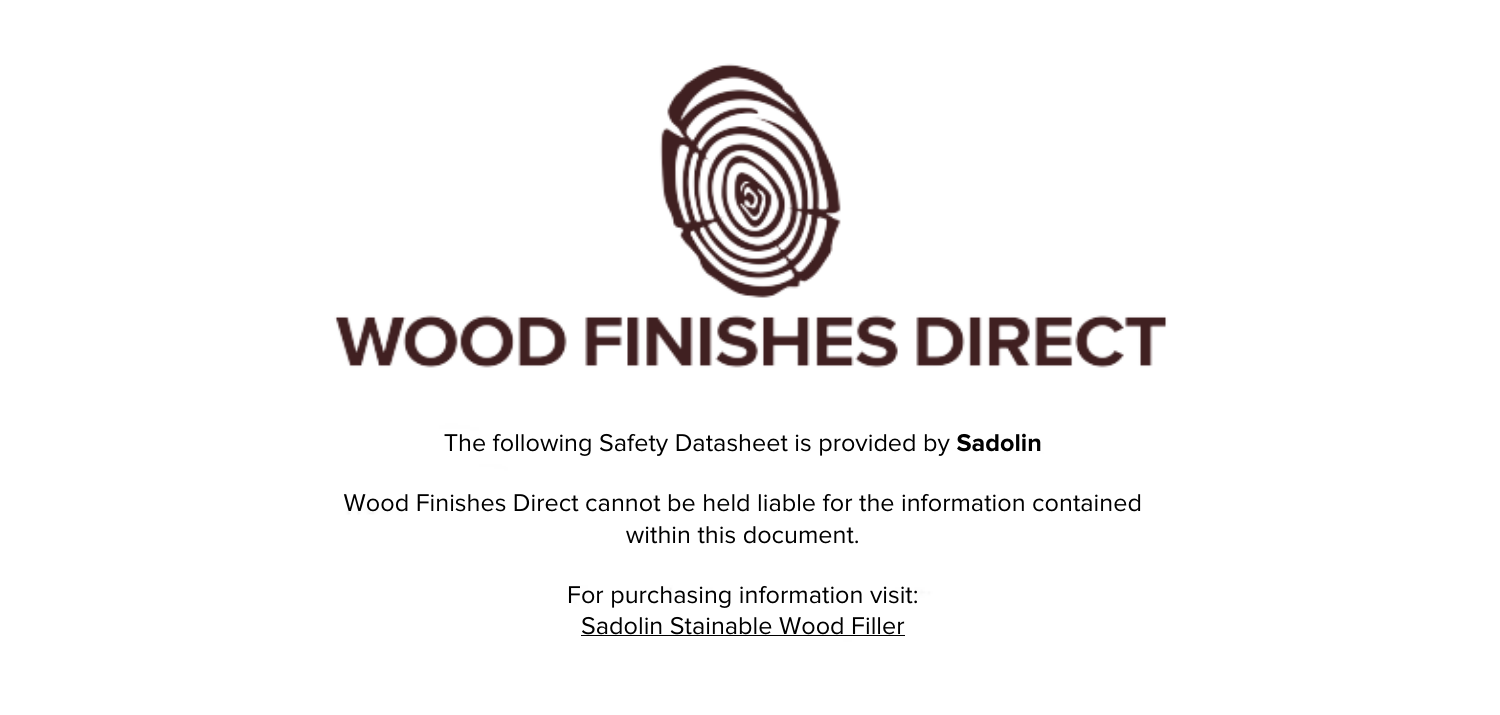

# **Safety Data Sheet**

# **Sadolin Stainable Wood Filler Base**

Conforms to Regulation (EC) No. 1907/2006 (REACH), Annex II, as amended by Regulation (EU) No. 453/2010 - United Kingdom (UK)

# SECTION 1: Identification of the substance/mixture and of the company/undertaking

| 1.1 Product identifier |                                    |
|------------------------|------------------------------------|
| Product name:          | Sadolin Stainable Wood Filler Base |
| Product identity:      | 6006336 A                          |
| Product type :         | Filler                             |

#### 1.2 Relevant identified uses of the substance or mixture and uses advised against

Field of application: For filling holes and cracks in wood. Applied by spatula or palette knife. See container for details. This product is a two pack system and both parts must be mixed in accordance with the manufacturers instructions Identified uses: Consumer applications.

1.4 Emergency telephone number

# 1.3 Details of the supplier of the safety data sheet

| Company details:        | Sadolin<br><b>Crown Paints</b>                                                             | 01254 704951 (08.00-17.00)                                |
|-------------------------|--------------------------------------------------------------------------------------------|-----------------------------------------------------------|
|                         | Crown House<br>Hollins Rd                                                                  | Contact Person:<br><b>Product SHE Information Manager</b> |
|                         | Darwen<br>Lancs, BB3 0BG<br>Tel: 01254 704951<br>Fax: 01254 702678<br>www.crownpaint.co.uk | SHE@crownpaints.co.uk                                     |
| Date of issue:          | 12 June 2015                                                                               |                                                           |
| Date of previous issue: | No previous validation.                                                                    |                                                           |

# **SECTION 2: Hazards identification**

# 2.1 Classification of the substance or mixture

Product definition : Mixture

# Classification according to Regulation (EC) No. 1272/2008 [CLP/GHS]

SKIN CORROSION/IRRITATION - Category 2 SERIOUS EYE DAMAGE/ EYE IRRITATION - Category 2 SPECIFIC TARGET ORGAN TOXICITY (SINGLE EXPOSURE) (Respiratory tract irritation) - Category 3

# **Classification according to Directive 1999/45/EC [DPD]**

The product is classified as dangerous according to Directive 1999/45/EC and its amendments.

Classification: Xi; R36/37/38

See Section 16 for the full text of the R-phrases declared above.

See Section 11 for more detailed information on health effects and symptoms.

# 2.2 Label elements

Hazard pictograms:



Causes serious eye irritation. Causes skin irritation.

May cause respiratory irritation.

Warning

Signal word: Hazard statements :

Precautionary statements : General ·

Prevention:

Read label before use. Keep out of reach of children. If medical advice is needed, have product container or label at hand.

Wear protective gloves. Wear eye or face protection. Avoid breathing vapour.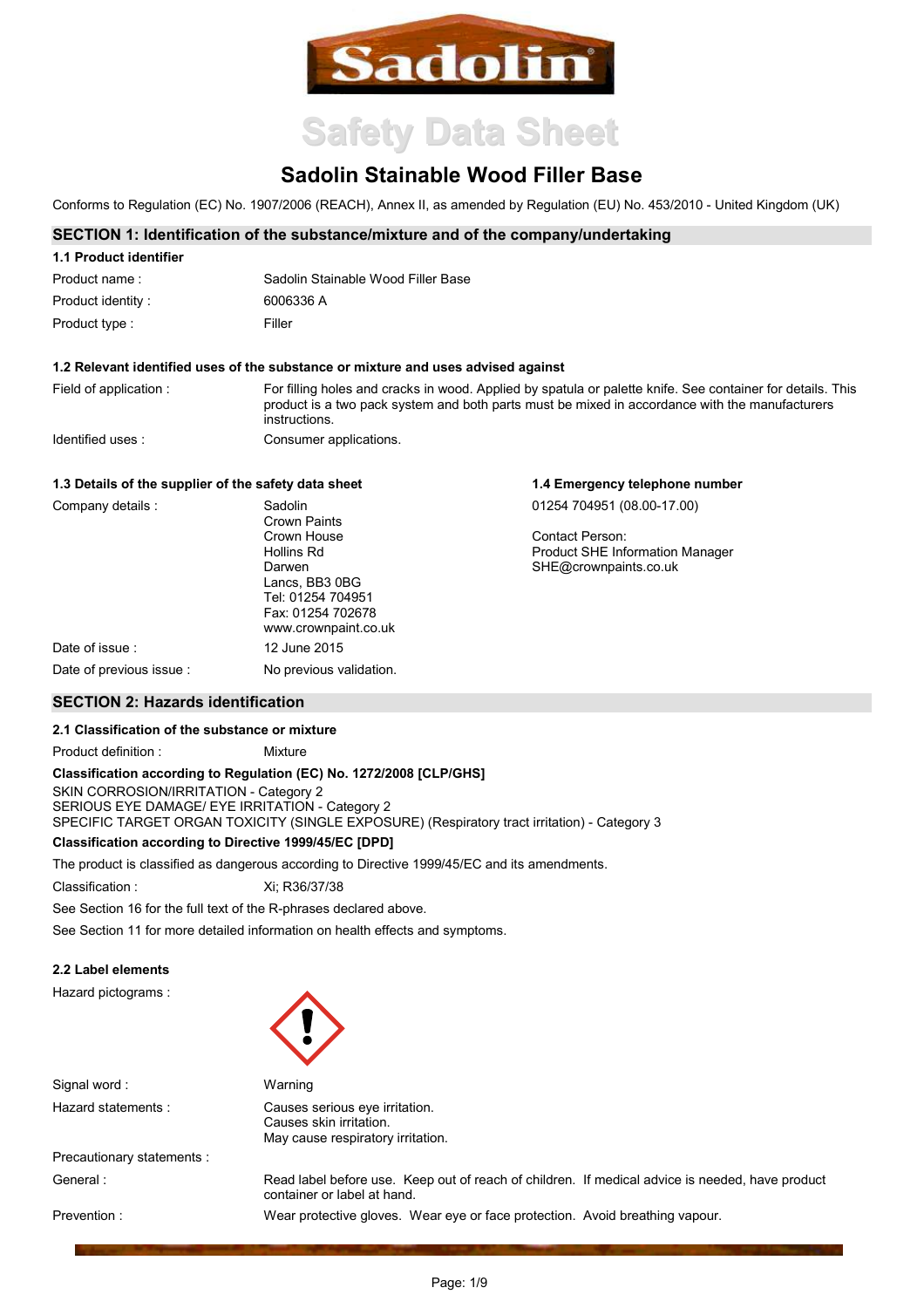# **SECTION 2: Hazards identification**

| Response:                                                     | IF IN EYES: Rinse cautiously with water for several minutes. Remove contact lenses, if present and<br>easy to do. Continue rinsing. If skin irritation occurs: Get medical attention. |
|---------------------------------------------------------------|---------------------------------------------------------------------------------------------------------------------------------------------------------------------------------------|
| Storage:                                                      | Store locked up.                                                                                                                                                                      |
| Disposal:                                                     | Dispose of contents and container in accordance with all local, regional, national and international<br>regulations.                                                                  |
| Hazardous ingredients :                                       | vinyltoluene                                                                                                                                                                          |
| Special packaging requirements                                |                                                                                                                                                                                       |
| Containers to be fitted with child-<br>resistant fastenings : | Not applicable.                                                                                                                                                                       |
| Tactile warning of danger:                                    | Not applicable.                                                                                                                                                                       |
| 2.3 Other hazards                                             |                                                                                                                                                                                       |

Other hazards which do not result None known. in classification:

# **SECTION 3: Composition/information on ingredients**

#### 3.2 Mixtures

|                         |                                  |             |                                                                         | <b>Classification</b>                                                                                                                      |         |
|-------------------------|----------------------------------|-------------|-------------------------------------------------------------------------|--------------------------------------------------------------------------------------------------------------------------------------------|---------|
| Product/ingredient name | <b>Identifiers</b>               | %           | 67/548/EEC                                                              | <b>Regulation (EC) No.</b><br>1272/2008 [CLP]                                                                                              | Type    |
| vinyltoluene            | EC: 246-562-2<br>CAS: 25013-15-4 | $>=20 - 25$ | R <sub>10</sub><br>Xn: R20<br>Xi; R36/37/38                             | Flam. Lig. 3, H226<br>Acute Tox. 4, H332<br>Skin Irrit. 2, H315<br>Eye Irrit. 2, H319<br>STOT SE 3, H335<br>(Respiratory tract irritation) | [1] [2] |
|                         |                                  |             | See Section 16 for the<br>full text of the R-phrases<br>declared above. | See Section 16 for the full text of the<br>H statements declared above.                                                                    |         |

There are no additional ingredients present which, within the current knowledge of the supplier and in the concentrations applicable, are classified as hazardous to health or the environment and hence require reporting in this section.

#### **Type**

[1] Substance classified with a health or environmental hazard

[2] Substance with a workplace exposure limit, see section 8.

[3] Substance meets the criteria for PBT according to Regulation (EC) No. 1907/2006, Annex XIII

[4] Substance meets the criteria for vPvB according to Regulation (EC) No. 1907/2006, Annex XIII

[5] Substance of equivalent concern

# **SECTION 4: First aid measures**

# 4.1 Description of first aid measures

| General:                    | In all cases of doubt, or when symptoms persist, seek medical attention. Never give anything by mouth<br>to an unconscious person.                                                                                                                                                                                 |
|-----------------------------|--------------------------------------------------------------------------------------------------------------------------------------------------------------------------------------------------------------------------------------------------------------------------------------------------------------------|
| Eye contact:                | Check for and remove any contact lenses. Immediately flush eyes with plenty of water for at least 15<br>minutes, occasionally lifting the upper and lower eyelids. Seek immediate medical attention.                                                                                                               |
| Inhalation:                 | Remove to fresh air. Keep person warm and at rest. If unconscious, place in recovery position and<br>seek medical advice.                                                                                                                                                                                          |
| Skin contact:               | Remove contaminated clothing and shoes. Wash skin thoroughly with soap and water or use<br>recognised skin cleanser. Do NOT use solvents or thinners.                                                                                                                                                              |
| Ingestion:                  | If swallowed, seek medical advice immediately and show this container or label. Keep person warm<br>and at rest. Do not induce vomiting unless directed to do so by medical personnel. Lower the head so<br>that vomit will not re-enter the mouth and throat.                                                     |
| Protection of first-aiders: | No action shall be taken involving any personal risk or without suitable training. If it is suspected that<br>fumes are still present, the rescuer should wear an appropriate mask or self-contained breathing<br>apparatus. It may be dangerous to the person providing aid to give mouth-to-mouth resuscitation. |

#### 4.2 Most important symptoms and effects, both acute and delayed

| Potential acute health effects |                                          |
|--------------------------------|------------------------------------------|
| Eye contact:                   | Causes serious eye irritation.           |
| Inhalation:                    | May cause respiratory irritation.        |
| Skin contact:                  | Causes skin irritation.                  |
| Ingestion:                     | Irritating to mouth, throat and stomach. |
| Over-exposure signs/symptoms   |                                          |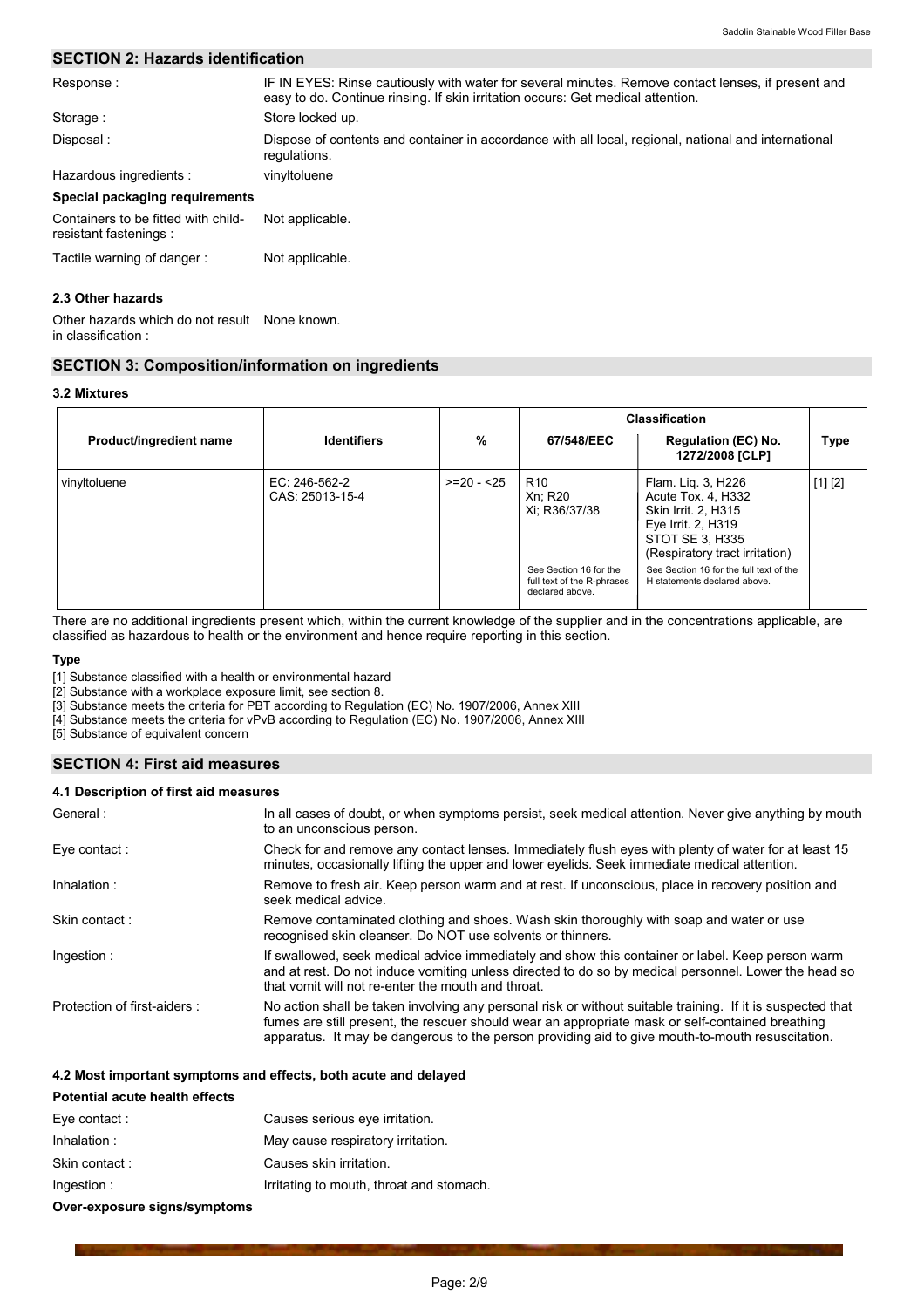# **SECTION 4: First aid measures**

| Eye contact:  | Adverse symptoms may include the following:<br>pain or irritation<br>watering<br>redness |
|---------------|------------------------------------------------------------------------------------------|
| Inhalation:   | Adverse symptoms may include the following:<br>respiratory tract irritation<br>coughing  |
| Skin contact: | Adverse symptoms may include the following:<br>irritation<br>redness                     |
| Ingestion:    | No specific data.                                                                        |

#### 4.3 Indication of any immediate medical attention and special treatment needed

| Notes to physician :  | Treat symptomatically. Contact poison treatment specialist immediately if large quantities have been<br>ingested or inhaled. |
|-----------------------|------------------------------------------------------------------------------------------------------------------------------|
| Specific treatments : | No specific treatment.                                                                                                       |

# **SECTION 5: Firefighting measures**

# 5.1 Extinguishing media

| Extinguishing media: | Recommended: alcohol resistant foam, $CO2$ , powders, water spray. |
|----------------------|--------------------------------------------------------------------|
|                      | Not to be used : wateriet.                                         |

## 5.2 Special hazards arising from the substance or mixture

Hazards from the substance or In a fire or if heated, a pressure increase will occur and the container may burst. mixture: Hazardous combustion products : Decomposition products may include the following materials: carbon oxides metal oxide/oxides

#### 5.3 Advice for firefighters

Promptly isolate the scene by removing all persons from the vicinity of the incident if there is a fire. No action shall be taken involving any personal risk or without suitable training. Fire will produce dense black smoke. Exposure to decomposition products may cause a health hazard. Cool closed containers exposed to fire with water. Do not release runoff from fire to drains or watercourses. Fire-fighters should wear appropriate protective equipment and self-contained breathing apparatus (SCBA) with a full face-piece operated in positive pressure mode. Clothing for fire-fighters (including helmets, protective boots and gloves) conforming to European standard EN 469 will provide a basic level of protection for chemical incidents.

#### **SECTION 6: Accidental release measures**

#### 6.1 Personal precautions, protective equipment and emergency procedures

Exclude sources of ignition and ventilate the area. Floors may become slippery. Refer to protective measures listed in sections 7 and 8. No action shall be taken involving any personal risk or without suitable training.

#### **6.2 Environmental precautions**

Avoid dispersal of spilt material and runoff and contact with soil, waterways, drains and sewers. Inform the relevant authorities if the product has caused environmental pollution (sewers, waterways, soil or air).

#### 6.3 Methods and material for containment and cleaning up

Stop leak if without risk. Move containers from spill area. Approach the release from upwind. Prevent entry into sewers, water courses, basements or confined areas. Wash spillages into an effluent treatment plant or proceed as follows. Contain and collect spillage with noncombustible, absorbent material e.g. sand, earth, vermiculite or diatomaceous earth and place in container for disposal according to local regulations (see Section 13). Contaminated absorbent material may pose the same hazard as the spilt product.

# 6.4 Reference to other sections

See Section 1 for emergency contact information. See Section 8 for information on appropriate personal protective equipment.

See Section 13 for additional waste treatment information.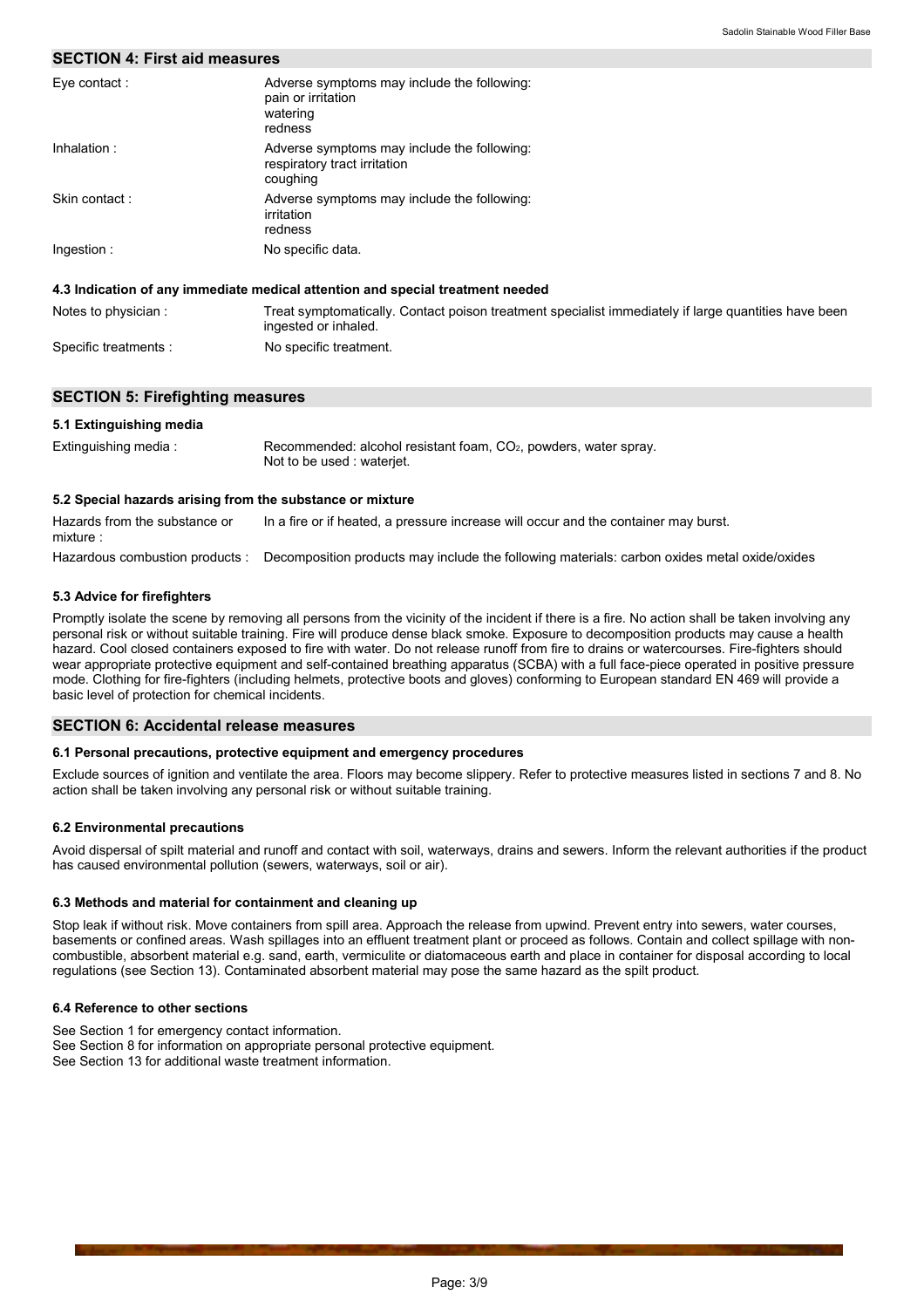# **SECTION 7: Handling and storage**

# 7.1 Precautions for safe handling

Put on appropriate personal protective equipment (see Section 8). Eating, drinking and smoking should be prohibited in areas where this material is handled, stored and processed. Workers should wash hands and face before eating, drinking and smoking. Remove contaminated clothing and protective equipment before entering eating areas. Do not ingest. Avoid contact with eyes, skin and clothing. Avoid breathing vapour or mist. Use only with adequate ventilation. Wear appropriate respirator when ventilation is inadequate. Keep in the original container or an approved alternative made from a compatible material, kept tightly closed when not in use. Empty containers retain product residue and can be hazardous. Do not reuse container.

Never use pressure to empty; the container is not a pressure vessel. Always keep in the same material as the supply container. Good housekeeping standards and regular safe removal of waste materials will minimise risks of spontaneous combustion and other fire hazards. The Manual Handling Operations Regulations may apply to the handling of containers of this product. Packs with a volume content of 5 litres or more may be marked with a maximum gross weight. To assist employers the following method of calculating the weight for any pack size is given. Take the pack size volume in litres and multiply this figure by the specific gravity (relative density) value given in section 9. This will give the net weight of the coating in kilograms. Allowance will then have to be made for the immediate packaging to give an approximate gross weight.

# 7.2 Conditions for safe storage, including any incompatibilities

Store in accordance with local regulations. Store in a cool, well-ventilated area away from incompatible materials and ignition sources. Keep out of the reach of children. Keep away from: Oxidizing agents, strong alkalis, strong acids. No smoking. Prevent unauthorized access. Containers that are opened must be carefully resealed and kept upright to prevent leakage. Storage: Do not store below the following temperature: 5 °C

# 7.3 Specific end use(s)

See separate Product Data Sheet for recommendations or industrial sector specific solutions.

# **SECTION 8: Exposure controls/personal protection**

# 8.1 Control parameters

| Product/ingredient name | <b>Exposure limit values</b>                                                                                                                                                                 |
|-------------------------|----------------------------------------------------------------------------------------------------------------------------------------------------------------------------------------------|
| vinyltoluene            | <b>EU OEL (Europe, 2/2010).</b><br>(ACGIH) TWA: 50 ppm 8 hours.<br>$(ACGIH) TWA: 242 mg/m3 8 hours.$<br>(ACGIH) STEL: 100 ppm 15 minutes.<br>(ACGIH) STEL: 483 mg/m <sup>3</sup> 15 minutes. |

### Recommended monitoring procedures

If this product contains ingredients with exposure limits, personal, workplace atmosphere or biological monitoring may be required to determine the effectiveness of the ventilation or other control measures and/or the necessity to use respiratory protective equipment. Reference should be made to monitoring standards, such as the following: European Standard EN 689 (Workplace atmospheres -Guidance for the assessment of exposure by inhalation to chemical agents for comparison with limit values and measurement strategy) European Standard EN 14042 (Workplace atmospheres - Guide for the application and use of procedures for the assessment of exposure to chemical and biological agents) European Standard EN 482 (Workplace atmospheres - General requirements for the performance of procedures for the measurement of chemical agents) Reference to national guidance documents for methods for the determination of hazardous substances will also be required.

# **Derived effect levels**

No DELs available

# **Predicted effect concentrations**

No PECs available.

#### 8.2 Exposure controls

#### Appropriate engineering controls

All engineering control measures used to control exposure to hazardous substances must be selected, maintained, examined and tested to meet the requirements of the Control Of Substances Hazardous to Health regulations (COSHH). Similarly all personal protective equipment, including respiratory protective equipment, must be selected, issued and maintained to meet the requirements of COSHH. These requirements include the provision of any necessary information, instruction and training with regard to their use. Special precautions should be taken during surface preparation of pre-1960's paint surfaces over wood and metal as they may contain harmful lead.

Provide adequate ventilation. Where reasonably practicable this should be achieved by the use of local exhaust ventilation and good general extraction. If these are not sufficient to maintain concentrations of solvent vapour below the relevant workplace exposure limits. suitable respiratory protection should be worn. (See personal protection below). Dry sanding, flame cutting and/ or welding of the dry paint film will give rise to dust and/ or hazardous fumes. Wet sanding should be used wherever possible. If exposure cannot be avoided by the provision of local exhaust ventilation, suitable respiratory protective equipment should be worn.

## Individual protection measures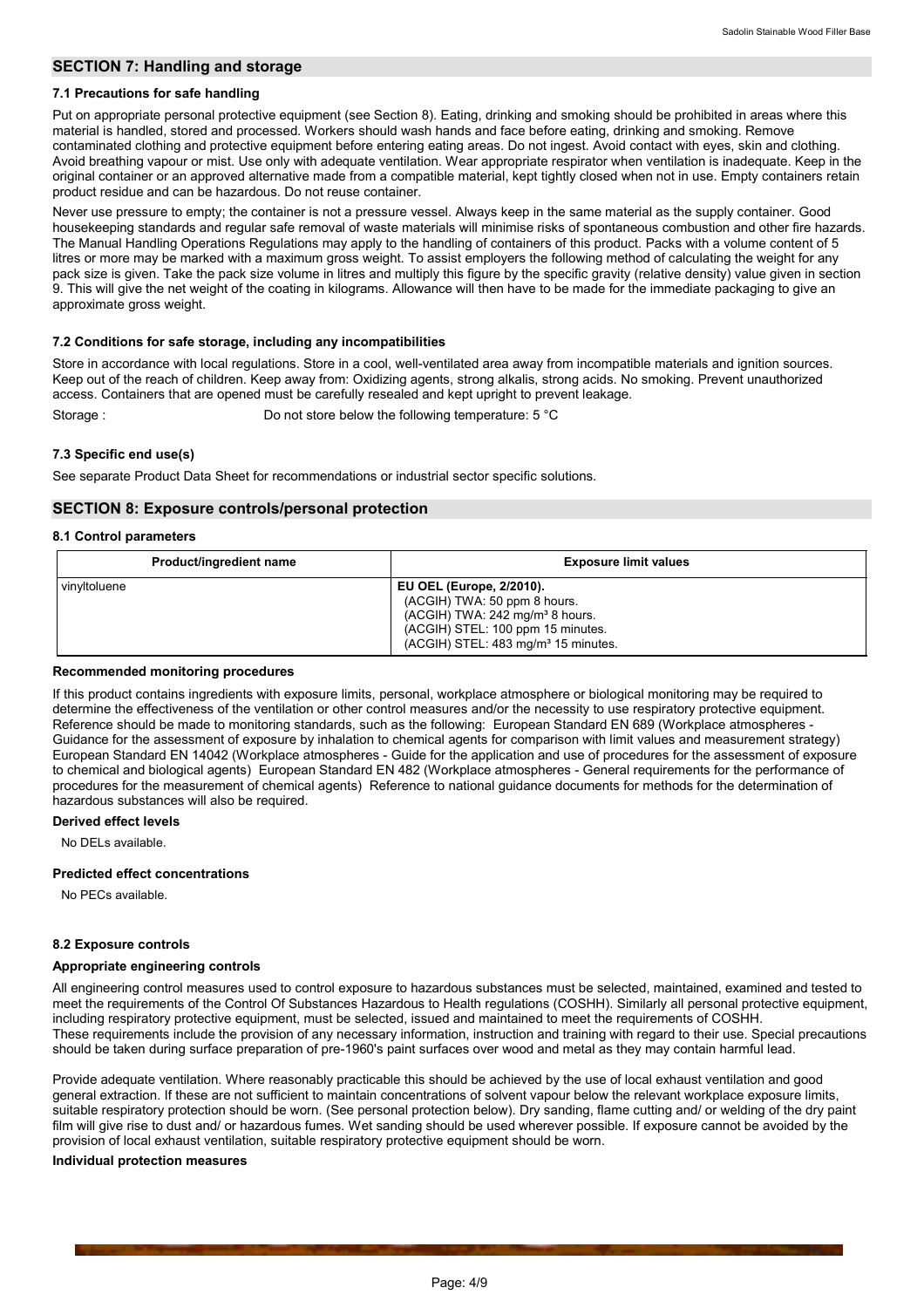# **SECTION 8: Exposure controls/personal protection**



| General:                | Gloves must be worn for all work that may result in soiling. Apron/coveralls/protective clothing must be<br>worn when soiling is so great that regular work clothes do not adequately protect skin against contact<br>with the product. Safety eyewear should be used when there is a likelihood of exposure.                                       |
|-------------------------|-----------------------------------------------------------------------------------------------------------------------------------------------------------------------------------------------------------------------------------------------------------------------------------------------------------------------------------------------------|
| Hygiene measures :      | Wash hands, forearms, and face thoroughly after handling compounds and before eating, smoking,<br>using lavatory, and at the end of day.                                                                                                                                                                                                            |
| Eye/face protection :   | Safety eyewear complying with an approved standard should be used when a risk assessment<br>indicates this is necessary to avoid exposure to liquid splashes, mists, gases or dusts. If contact is<br>possible, the following protection should be worn, unless the assessment indicates a higher degree of<br>protection: chemical splash goggles. |
| Hand protection:        | Wear chemical-resistant gloves (tested to EN374) in combination with 'basic' employee training. The<br>quality of the chemical-resistant protective gloves must be chosen as a function of the specific<br>workplace concentrations and quantity of hazardous substances.                                                                           |
|                         | Since the actual work situation is unknown. Supplier of gloves should be contacted in order to find the<br>appropriate type.                                                                                                                                                                                                                        |
| Body protection :       | Personal protective equipment for the body should be selected based on the task being performed and<br>the risks involved handling this product.                                                                                                                                                                                                    |
| Respiratory protection: | Wear appropriate respirator when ventilation is inadequate. Be sure to use approved/certified respirator<br>or equivalent. It is not possible to specify precise filter type, since the actual work situation is unknown.<br>Supplier of respirators should be contacted in order to find the appropriate filter.                                   |

# **Environmental exposure controls**

Emissions from ventilation or work process equipment should be checked to ensure they comply with the requirements of environmental protection legislation. In some cases, fume scrubbers, filters or engineering modifications to the process equipment will be necessary to reduce emissions to acceptable levels.

# **SECTION 9: Physical and chemical properties**

#### 9.1 Information on basic physical and chemical properties

| 9.2 Other information                             |                                                                              |
|---------------------------------------------------|------------------------------------------------------------------------------|
| Oxidising properties :                            | Testing not relevant or not possible due to nature of the product.           |
| Explosive properties :                            | Testing not relevant or not possible due to nature of the product.           |
| Viscosity:                                        | Testing not relevant or not possible due to nature of the product.           |
| Decomposition temperature :                       | Testing not relevant or not possible due to nature of the product.           |
| Auto-ignition temperature :                       | Testing not relevant or not possible due to nature of the product.           |
| Partition coefficient (LogKow):                   | Testing not relevant or not possible due to nature of the product.           |
| Solubility(ies):                                  |                                                                              |
| Relative density:                                 | $1.2$ g/cm <sup>3</sup>                                                      |
| Vapour density:                                   | Testing not relevant or not possible due to nature of the product.           |
| Vapour pressure :                                 | Testing not relevant or not possible due to nature of the product.           |
| Upper/lower flammability or<br>explosive limits : | $1.9 - 6.1$ vol %                                                            |
| Flammability:                                     | Non-flammable.                                                               |
| Evaporation rate:                                 | Testing not relevant or not possible due to nature of the product.           |
| Flash point :                                     | Non-flammable.                                                               |
| Boiling point/boiling range:                      | Testing not relevant or not possible due to nature of the product.           |
| Melting point/freezing point:                     | 1339°C This is based on data for the following ingredient: Calcium carbonate |
| pH :                                              | Testing not relevant or not possible due to nature of the product.           |
| Odour:                                            | Non-characteristic.                                                          |
| Physical state:                                   | Liquid.                                                                      |
|                                                   |                                                                              |

Solvent(s) % by weight : Water % by weight :

Weighted average: 2 % Weighted average: 0 %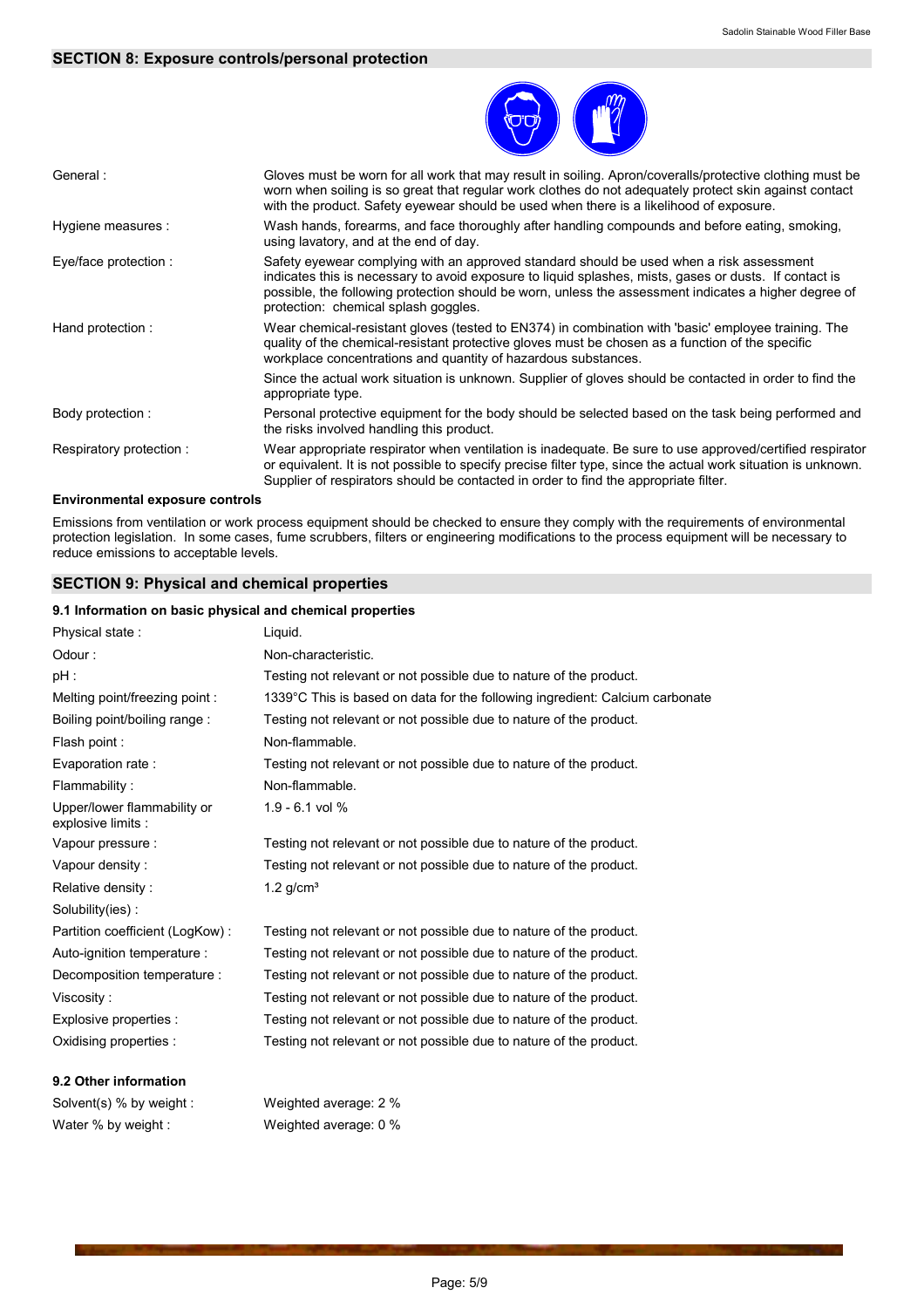# **SECTION 10: Stability and reactivity**

# 10.1 Reactivity

No specific test data related to reactivity available for this product or its ingredients.

# 10.2 Chemical stability

The product is stable.

# 10.3 Possibility of hazardous reactions

Under normal conditions of storage and use, hazardous reactions will not occur.

#### 10.4 Conditions to avoid

No specific data.

#### 10.5 Incompatible materials

Reactive or incompatible with the following materials: oxidizing materials and acids. Slightly reactive or incompatible with the following materials: reducing materials.

#### 10.6 Hazardous decomposition products

When exposed to high temperatures (i.e. in case of fire) harmful decomposition products may be formed:

Decomposition products may include the following materials: carbon oxides metal oxide/oxides

### **SECTION 11: Toxicological information**

# 11.1 Information on toxicological effects

The product has been assessed following the conventional method and is classified for toxicological hazards accordingly. This takes into account, where known, delayed and immediate effects and also chronic effects of components from short term and long term exposure by oral, inhalation and dermal routes of exposure and eve contact.

Repeated or prolonged contact with the mixture may cause removal of natural fat from the skin, resulting in non-allergic contact dermatitis and absorption through the skin.

If splashed in the eyes, the liquid may cause irritation and reversible damage.

#### **Acute toxicity**

| Product/ingredient name | Result    | <b>Species</b> | Dose       | Exposure |
|-------------------------|-----------|----------------|------------|----------|
| vinvitoluene            | LD50 Oral | Rat            | 2255 mg/kg |          |

### **Acute toxicity estimates**

| Route                | <b>ATE value</b> |
|----------------------|------------------|
| Inhalation (gases)   | 22500 ppm        |
| Inhalation (vapours) | 55 mg/l          |

# **Irritation/Corrosion**

| <b>Product/ingredient name</b> | Result                                           | <b>Species</b>   | Score | <b>Exposure</b>              |
|--------------------------------|--------------------------------------------------|------------------|-------|------------------------------|
| vinvitoluene                   | Eves - Mild irritant<br>Skin - Moderate irritant | Rabbit<br>Rabbit |       | 90 milligrams<br>100 Percent |

#### Specific target organ toxicity (single exposure)

| Product/ingredient name | Category   | <b>Route of exposure</b> | <b>Target organs</b>                   |
|-------------------------|------------|--------------------------|----------------------------------------|
| vinvitoluene            | Category 3 | Not applicable.          | <b>Respiratory tract</b><br>irritation |

#### Specific target organ toxicity (repeated exposure)

Not available.

#### **Aspiration hazard**

Other information:

Not available.

# Information on the likely routes of exposure

Routes of entry anticipated: Oral, Dermal, Inhalation.

# **Potential chronic health effects**

No additional known significant effects or critical hazards.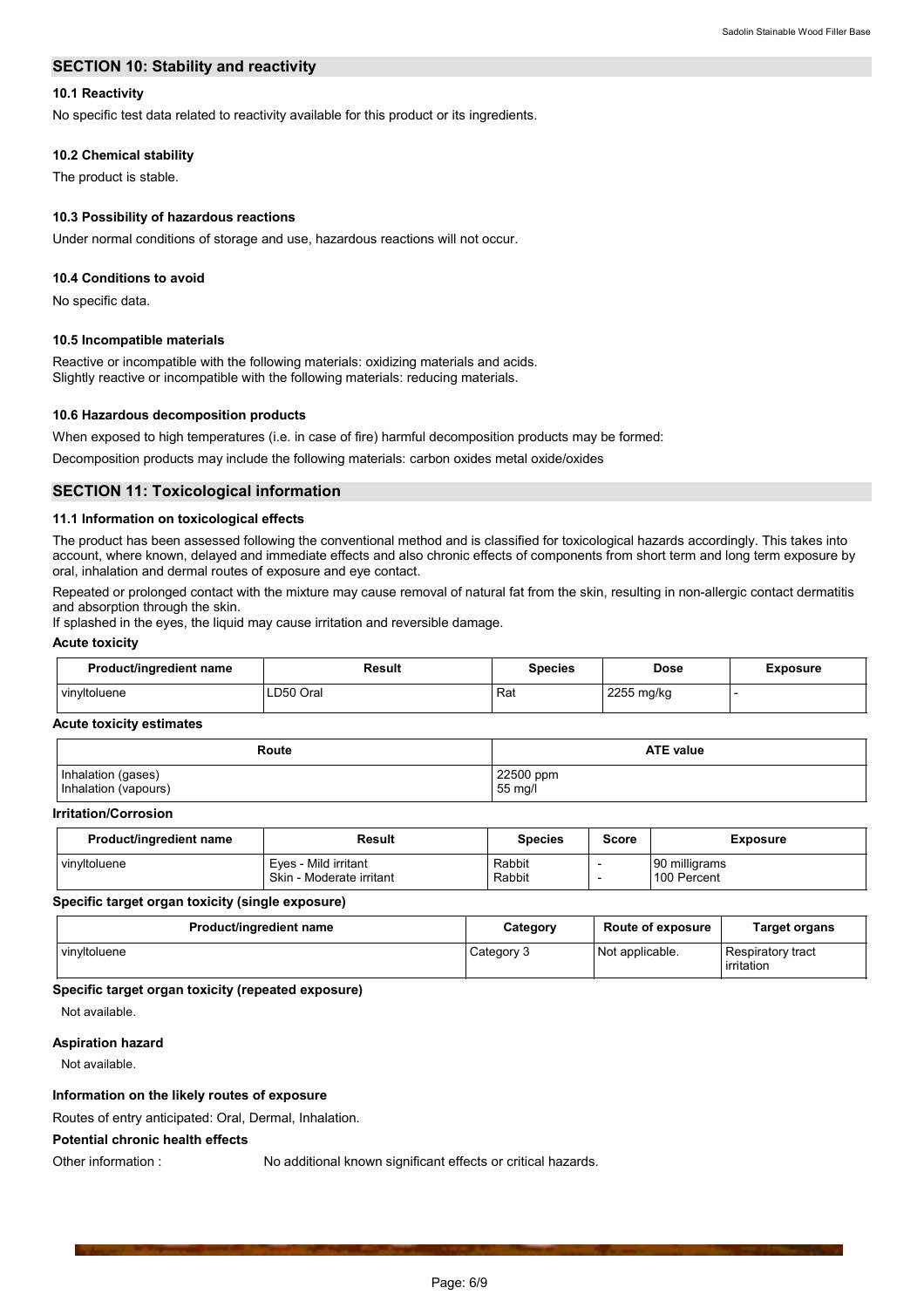# **SECTION 12: Ecological information**

# 12.1 Toxicity

Do not allow to enter drains or watercourses.

# 12.2 Persistence and degradability

No known data avaliable in our database.

### 12.3 Bioaccumulative potential

| Product/ingredient name | $LogP_{ow}$  | <b>BCF</b> | <b>Potential</b> |
|-------------------------|--------------|------------|------------------|
| vinyltoluene            | 3.35<br>ບ.ບບ | 320<br>100 | low              |

# 12.4 Mobility in soil

| Soil/water partition coefficient | No known data avaliable in our database. |
|----------------------------------|------------------------------------------|
| (K <sub>oc</sub> ) :             |                                          |
| Mobility :                       | No known data avaliable in our database. |

| 12.5 Results of PBT and vPvB assessment |                 |  |  |
|-----------------------------------------|-----------------|--|--|
| PBT :                                   | Not applicable. |  |  |
| vPvB :                                  | Not applicable. |  |  |

#### 12.6 Other adverse effects

No known significant effects or critical hazards.

# **SECTION 13: Disposal considerations**

#### 13.1 Waste treatment methods

The generation of waste should be avoided or minimised wherever possible. Residues of the product is not listed as hazardous waste. Dispose of according to all state and local applicable regulations. Waste should not be disposed of untreated to the sewer unless fully compliant with the requirements of all authorities with jurisdiction.

European waste catalogue (EWC) : 08 01 11\*

#### Packaging

Used containers, drained and/ or rigorously scraped out and containing dried residues of the supplied coating, are categorised as hazardous waste, with EWC code: 15 01 10\*.

If mixed with other wastes, the above waste code may not be applicable.

# **SECTION 14: Transport information**

Transport may take place according to national regulation or ADR for transport by road, RID for transport by train, IMDG for transport by sea, IATA for transport by air.

|                                | 14.1<br>UN no. | 14.2<br>Proper shipping name | 14.3<br>Transport hazard class(es) | 14.4<br>$PG^*$           | 14.5    | Env* Additional information |
|--------------------------------|----------------|------------------------------|------------------------------------|--------------------------|---------|-----------------------------|
| <b>ADR/RID</b><br><b>Class</b> | Not regulated. |                              | $\overline{\phantom{0}}$           | $\overline{\phantom{a}}$ | No. -   |                             |
| <b>IMDG</b><br><b>Class</b>    | Not regulated. |                              | $\overline{\phantom{a}}$           | $\overline{\phantom{0}}$ | $No. -$ |                             |
| <b>IATA</b><br><b>Class</b>    | Not regulated. |                              | $\overline{\phantom{0}}$           | $\overline{\phantom{a}}$ | $No. -$ |                             |

PG\*: Packing group Env.\*: Environmental hazards

#### 14.6 Special precautions for user

Transport within user's premises: always transport in closed containers that are upright and secure. Ensure that persons transporting the product know what to do in the event of an accident or spillage.

# 14.7 Transport in bulk according to Annex II of MARPOL 73/78 and the IBC Code

Not applicable.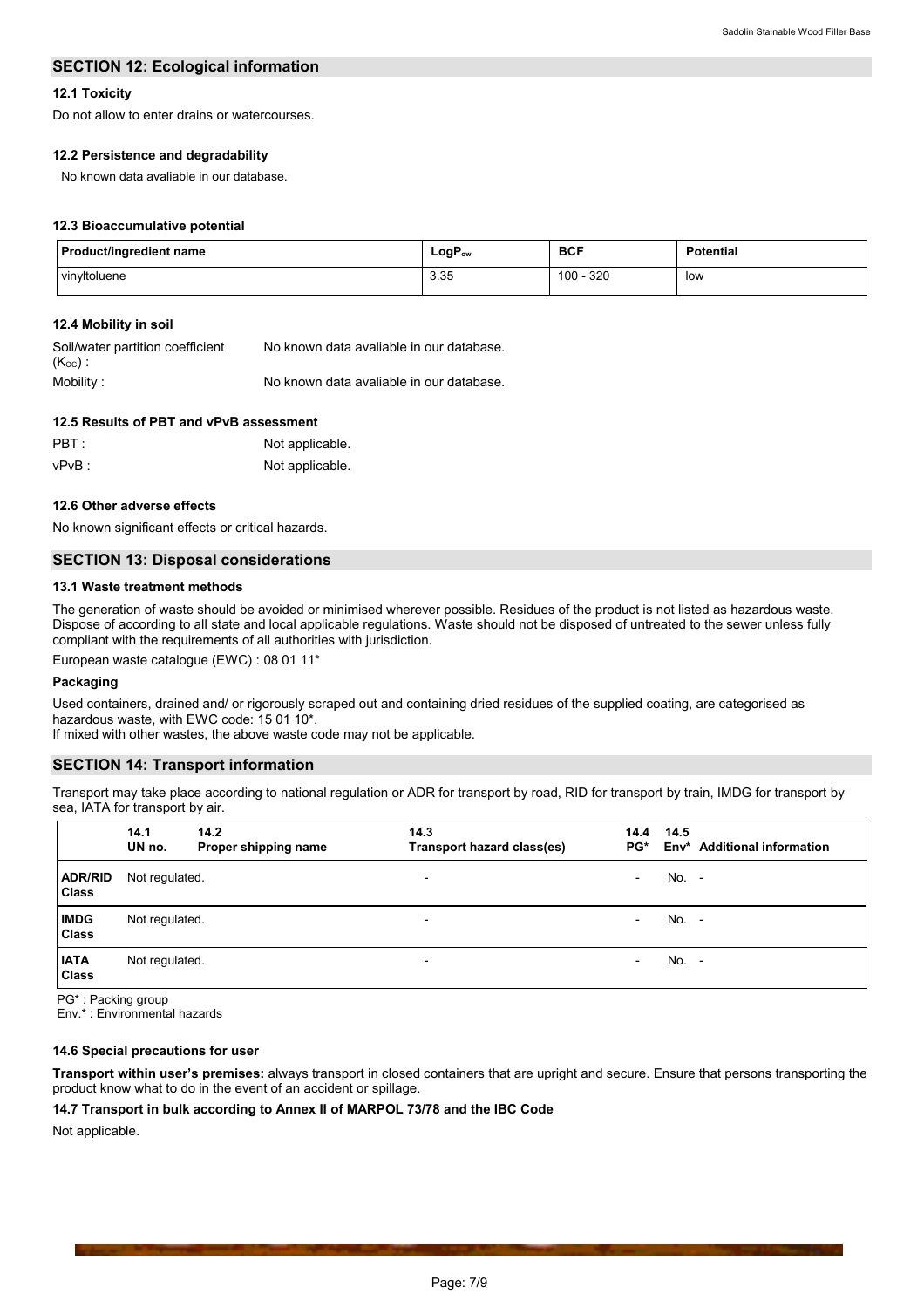# **SECTION 15: Regulatory information**

# 15.1 Safety, health and environmental regulations/legislation specific for the substance or mixture

EU Regulation (EC) No. 1907/2006 (REACH) Annex XIV - List of substances subject to authorisation - Substances of very high concern **Annex XIV** 

None of the components are listed.

# Substances of very high concern

# None of the components are listed.

Annex XVII - Restrictions on the manufacture, placing on the market and use of certain dangerous substances, mixtures and articles Not applicable.

# **Other EU regulations**

This product is not controlled under the Seveso III Directive.

**National regulations** 

# 15.2 Chemical Safety Assessment

This product contains substances for which Chemical Safety Assessments are still required.

# **SECTION 16: Other information**

 $\nabla$  Indicates information that has changed from previously issued version.

| Abbreviations and acronyms:              | ATE = Acute Toxicity Estimate<br>CLP = Classification, Labelling and Packaging Regulation [Regulation (EC) No. 1272/2008]<br>DNEL = Derived No Effect Level<br>EUH statement = CLP-specific Hazard statement<br><b>PNEC = Predicted No Effect Concentration</b><br>RRN = REACH Registration Number |                                                                                                                                                                                                                                                                            |  |
|------------------------------------------|----------------------------------------------------------------------------------------------------------------------------------------------------------------------------------------------------------------------------------------------------------------------------------------------------|----------------------------------------------------------------------------------------------------------------------------------------------------------------------------------------------------------------------------------------------------------------------------|--|
| Full text of abbreviated R phrases :     | R <sub>10</sub> - Flammable.<br>R20- Harmful by inhalation.                                                                                                                                                                                                                                        | R36/37/38- Irritating to eyes, respiratory system and skin.                                                                                                                                                                                                                |  |
| Full text of classifications [DSD/DPD] : | Xn - Harmful<br>Xi - Irritant                                                                                                                                                                                                                                                                      |                                                                                                                                                                                                                                                                            |  |
| Full text of abbreviated H statements :  | H <sub>226</sub><br>H315<br>H319<br>H332 (inhalation)<br>H335 (Respiratory<br>tract irritation)                                                                                                                                                                                                    | Flammable liquid and vapour.<br>Causes skin irritation.<br>Causes serious eye irritation.<br>Harmful if inhaled.<br>May cause respiratory irritation. (Respiratory tract irritation)                                                                                       |  |
| Full text of classifications [CLP/GHS] : | Acute Tox. 4, H332<br>Eye Irrit. 2, H319<br>Flam. Lig. 3, H226<br>Skin Irrit. 2, H315<br>STOT SE 3, H335<br>(Respiratory tract<br><i>irritation</i> )                                                                                                                                              | ACUTE TOXICITY (inhalation) - Category 4<br>SERIOUS EYE DAMAGE/ EYE IRRITATION - Category 2<br>FLAMMABLE LIQUIDS - Category 3<br>SKIN CORROSION/IRRITATION - Category 2<br>SPECIFIC TARGET ORGAN TOXICITY (SINGLE EXPOSURE) (Respiratory tract<br>irritation) - Category 3 |  |

Procedure used to derive the classification according to Regulation (EC) No. 1272/2008 [CLP/GHS]

| <b>Classification</b>                                                                        | <b>Justification</b> |
|----------------------------------------------------------------------------------------------|----------------------|
| SKIN CORROSION/IRRITATION - Category 2                                                       | Calculation method   |
| SERIOUS EYE DAMAGE/ EYE IRRITATION - Category 2                                              | Calculation method   |
| SPECIFIC TARGET ORGAN TOXICITY (SINGLE EXPOSURE) (Respiratory tract irritation) - Category 3 | Calculation method   |

UK REGULATORY REFERENCES:

The products are classified and supplied in accordance with the Chemicals (Hazard Information Packaging for supply) regulations (CHIP). The information contained in this safety data sheet does not constitute the user's own assessment of workplace risks as required by other health and safety legislation. The provision of the Health and Safety at Work Act and the Control of Substances Hazardous to Health regulations apply to the use of this product at work. EU DIRECTIVES:

Dangerous Substance Directive 67/548/EEC. Dangerous Preparations Directive 1999/45/EC. Regulation (EC) No 1907/2006 of the European Parliament and of the Council of 18 December 2006 concerning the Registration, Evaluation, Authorisation and Restriction of Chemicals (REACH), establishing a European Chemicals Agency, amending Directive 1999/45/EC and repealing Council Regulation (EEC) No 793/93 and Commission Regulation (EC) No 1488/94 as well as Council Directive 76/769/EEC and Commission Directives 91/155/EEC, 93/67/EEC, 93/105/EC and 2000/21/EC, including amendments. Classification, labelling and packaging of substances and mixtures 1272/2008EC. APPROVED CODE OF PRACTICE:

Approved classification and labelling guide (Sixth edition) The compilation of safety data sheets (Third edition).

**GUIDANCE NOTES:** Workplace Exposure Limits EH40. Storage of Flammable Liquids in Containers, HS(G)51 Storage of Packaged Dangerous Substances, HS(G)71. NATIONAL REGULATIONS

The Control Of Substances Hazardous to Health regulations (as amended) The Manual Handling Operations regulations (as amended) The Environmental Protection (Duty of Care) regulations (as amended) The Chemicals (Hazard Information and Packaging) for supply regulations (as amended) The Health and Safety at Work act 1974 (as amended).